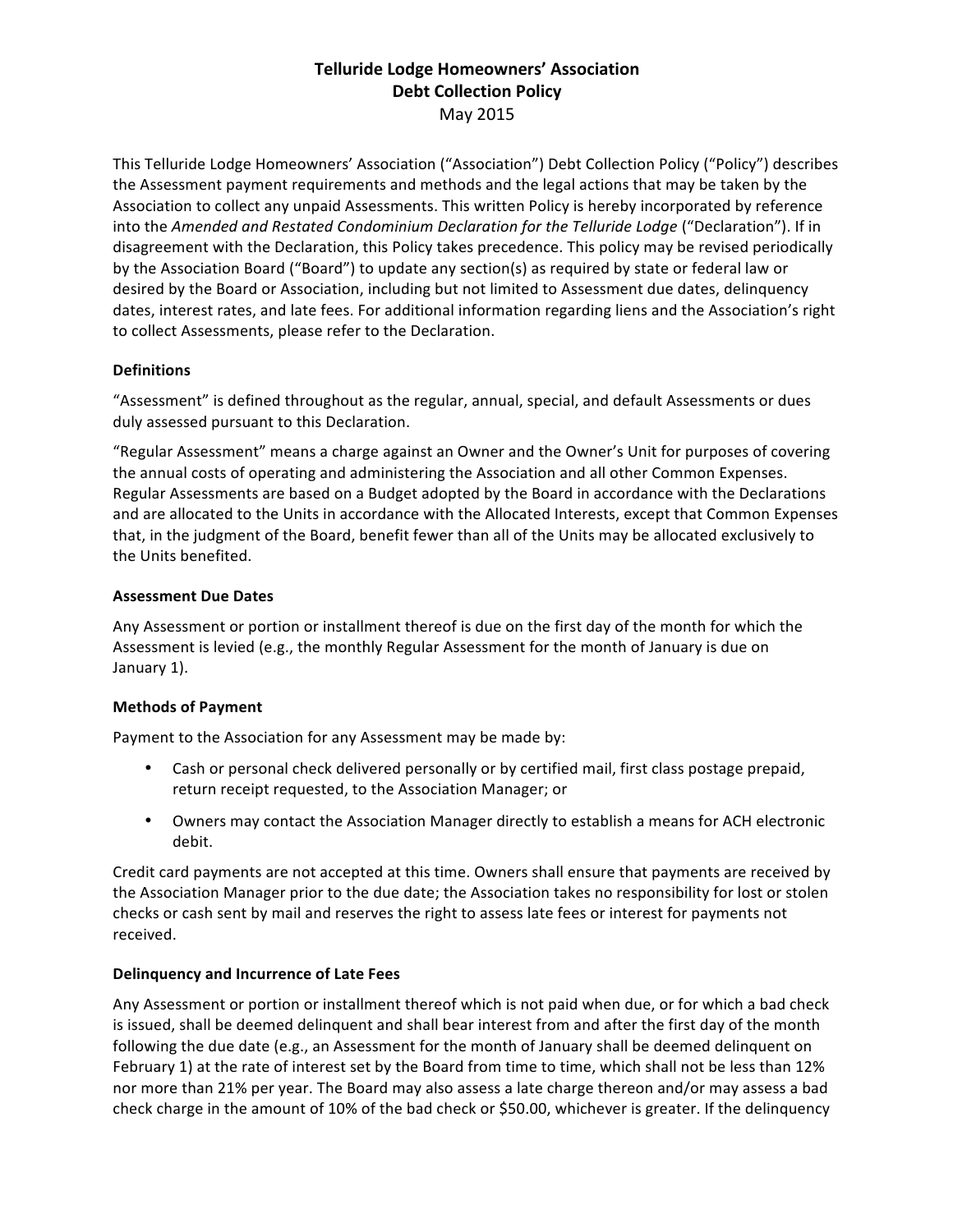Telluride Lodge Collection Policy May 2015 Page 2 of 4

is due to just cause, the Board has the discretion to waive late charges and interest. The Board may also elect to accelerate the installment obligations of any Regular Assessment for which an installment is delinquent. The delinquent Owner shall also be liable for all costs, including attorneys' fees, which may be incurred by the Association in collecting a delinquent Assessment, which collection costs shall be added to the delinquent Assessment. The Board may but shall not be required to record a Notice of Delinquent Assessment or charge against any Unit as to which an Assessment or charge is delinquent. The Notice shall be executed by an officer of the Board, and shall set forth the amount of the unpaid Assessment or charge, the name of the delinquent Owner and a description of the Unit.

The current interest rate levied by the Board is: 12%.

The current late charge assessed by the Board is: \$50.00.

#### **Statements**

The Board will file a written notice to any Owner where Assessment has changed and the date on which such installment is due, pursuant to this Policy and the Declaration. Failure of the Board to send timely notice to any Owner of changed Assessment due shall not relieve or release any Owner from liability for payment of that installment as soon as the Board in fact provides such notice.

#### **Notification of Delinquency**

If an Owner becomes delinquent, the Association shall send or email a notification letter to the Owner by the  $15<sup>th</sup>$  of the month in which the Owner is charged a late fee or interest to (i) inform the Owner that a late fee has been assessed, (ii) provide the total amount due to the Association, and (iii) provide an accounting of how the total amount was determined. If an Owner becomes 90 days delinguent (e.g., an Assessment for the month of January shall be deemed delinquent on February 1 and 90 days delinquent on May 2), the Association shall send or email a notification letter to the delinquent Owner to provide an updated accounting of items (i) through (iii) above; (iv) provide instructions for contacting the Association to arrange for and enter into a payment plan, if the Owner is eligible, per these Declarations and Colorado Law; (v) provide the name and contact information for the person whom the owner may contact to request a copy of the Owner's ledger in order to verify the amount of the debt; and (vi) inform the Owner that action is required to bring the account current or enter into a payment plan and that failure to do so may result in the Association pursuing legal measures, as described in these Declarations and permitted by Colorado Law. If the balance of an Owner's delinquent Assessments exceeds six months of Regular Assessments based on the periodic budget adopted by the Association, the Association shall send or email a notification letter to the delinquent Owner to provide an updated accounting of items (i) through (v) above inform the Owner that action is required within 30 days of the date of the notification letter to bring the account current or enter into a payment plan and that failure to do so may result in the Association foreclosing upon the Owner's Unit or pursuing legal measures, as allowed by the Declarations and Colorado State Law.

## **Payment Plan**

Any Owner who becomes delinquent in payment of Assessments may enter into a payment plan with the Association, except that (i) if the Owner has acquired the Unit as a result of a default, this Section does not apply; and (ii) the Association is not obligated to negotiate a payment plan with an Owner who previously has entered into a payment plan with the Association. A payment plan negotiated between the Association and the Owner must permit the Owner to pay off the deficiency in equal installments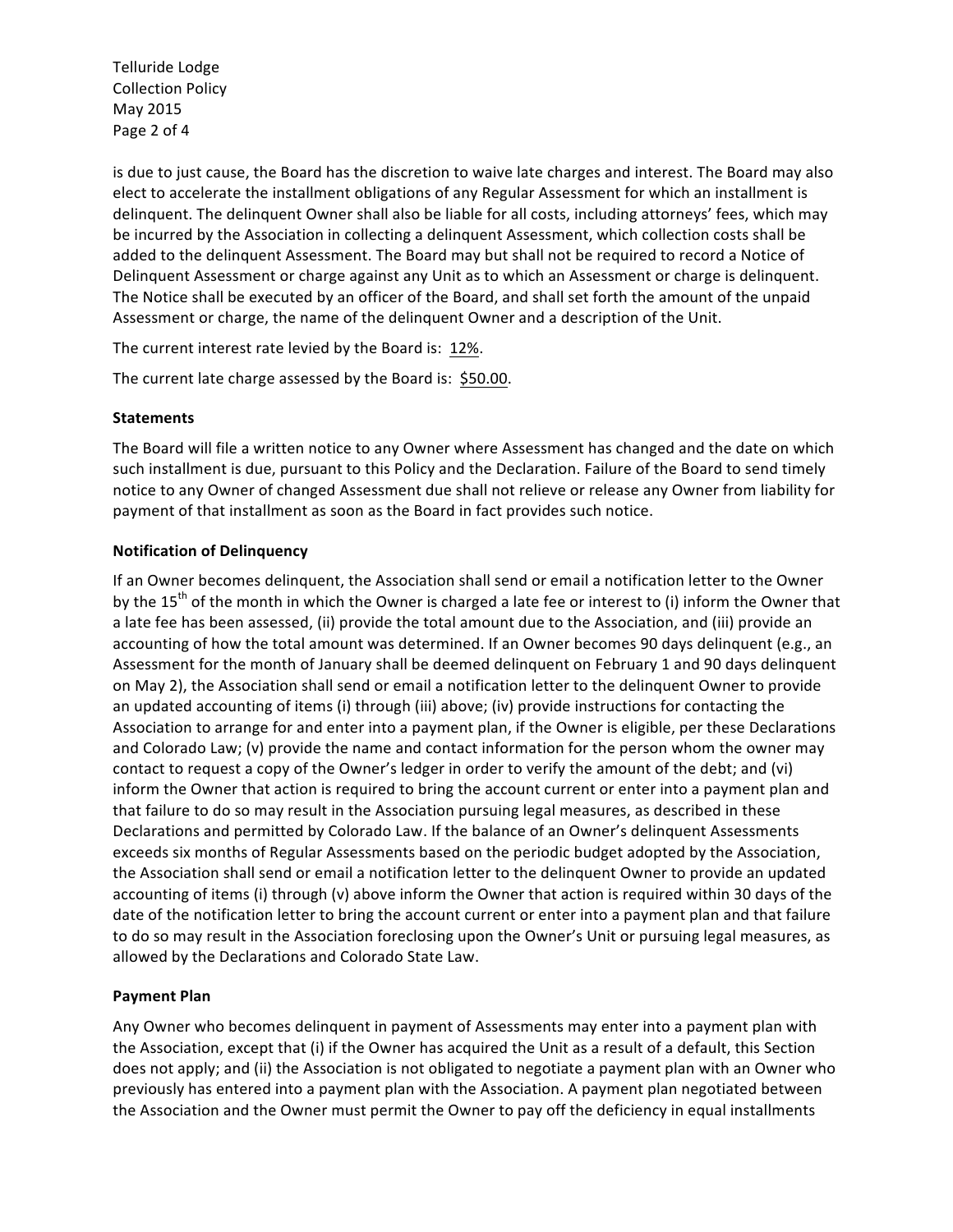Telluride Lodge **Collection Policy** May 2015 Page 3 of 4

over a period of at least six months from the date of delinquency. A payment plan also must include the amount of current Assessments such that the owner may remain current on Assessments not already past due. The Association may pursue legal action against an Owner if the Owner fails to comply with the terms of their payment plan. An Owner's failure to remit payment of an agreed-upon installment, or to remain current with Regular Assessments as they come due during the payment plan period, constitutes a failure to comply with the terms of their payment plan. The Association will apply the Owner's payments first to the currently due Regular Assessment, then to the currently due Special Assessment and/or Reimbursement Assessment (if any), then to collection costs for outstanding balances, then to interest and late fees, then to oldest past-due Regular Assessments, and then to oldest past-due Special Assessments.

## **Statutory Assessment Lien**

The Board may file a lien on any Unit with Assessments delinguent for more than 90 days. The Association has a statutory lien pursuant to §38-33.3-316 of the Colorado Revised Statutes Colorado Common Interest Ownership Act ("Act") on the Unit of an Owner for all Assessments levied against such Unit or fines imposed against such Unit's Owner from the time the Assessment or fine becomes due (the "Assessment Lien"). Fees, charges, late charges, attorneys' fees, fines, and interest charged by the Association pursuant to the Act or this Declaration are enforceable as Assessments. The amount of the Assessment Lien shall include all such items from the time such items become due. If an Assessment is payable in installments, the Association has an Assessment Lien for each installment from the time it becomes due, including the due date set by the Board's acceleration of installment obligations. An Assessment Lien is extinguished unless proceedings to enforce it are instituted within six years after the full amount of Assessments becomes due.

The recording of the Declaration constitutes record notice and perfection of a statutory lien. No further recordation of any claim of lien for Assessments is required; however, a claim may be recorded at the Association's option, in which event costs and attorneys' fees incurred in connection with the preparation and filing of such claim shall be assessed against the Unit as a Reimbursement Assessment.

The Association shall furnish to an Owner or such Owner's designee or to a holder of a security interest or its designee upon written request, delivered personally or by facsimile or email transmittal or certified mail, first class postage prepaid, return receipt requested, to the Association, a written statement setting forth the amount of unpaid Assessments currently levied against such Owner's Unit, whether delinquent or not. The statement shall be furnished within 14 days after receipt of the request and is binding on the Association, the Board, and every Owner. If no statement is furnished to the inquiring party, as described above, then the Association shall have no right to assert a lien upon the Unit for unpaid Assessments which were due as of the date of the request.

## **Foreclosure of an Assessment Lien**

The Assessment Lien may be foreclosed by the Association in the same manner as a mortgage on real estate, except that the Association may only foreclose on the Assessment Lien if (i) the balance of the assessments and charges secured by the Assessment Lien equals or exceeds six months of Regular Assessments based on the periodic budget adopted by the Association; and (ii) the Board has formally resolved, by a recorded vote, to authorize the filing of a legal action against the specific Unit on an individual basis. The Board may not delegate its duty to act under this paragraph to any attorney, insurer, manager, or other person. The Association shall be entitled to purchase the Unit at foreclosure.